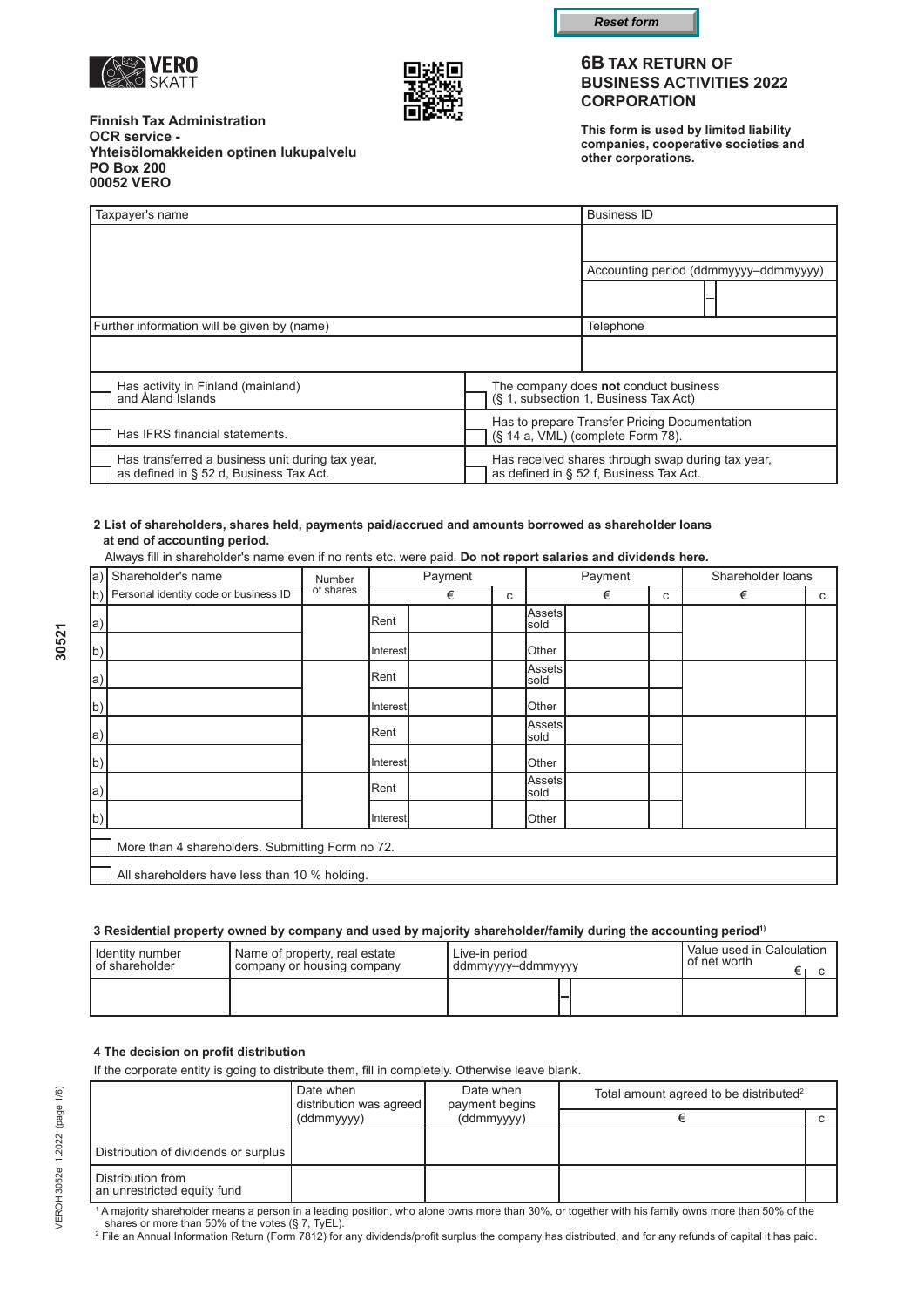



Business ID

VEROH 3052e 1.2022 (page 2/6) **30522** 

VEROH 3052e 1.2022 (page 2/6)

30522

|                                                                                           |     | 5 Changes in subscribed share capital after close of accounting period, quantity of own shares held by the company itself |  |                                  |                |                                                       |                                                            |                                                                          |   |
|-------------------------------------------------------------------------------------------|-----|---------------------------------------------------------------------------------------------------------------------------|--|----------------------------------|----------------|-------------------------------------------------------|------------------------------------------------------------|--------------------------------------------------------------------------|---|
| Share capital<br>Share capital<br>was lowered by:<br>was raised by:<br>$E \mid C$<br>€I c |     |                                                                                                                           |  | Number of shares<br>after change |                |                                                       | Nominal value/book value of<br>one share<br>$\epsilon$   c |                                                                          |   |
|                                                                                           |     |                                                                                                                           |  |                                  |                |                                                       |                                                            |                                                                          |   |
|                                                                                           |     |                                                                                                                           |  |                                  |                |                                                       |                                                            |                                                                          |   |
| Subscription price of<br>a new share                                                      | €ıc | Subscription price is<br>determined on the basis<br>of the mathematical value                                             |  | Raised capital                   |                | Company redeemed/<br>purchased/sold its<br>own shares |                                                            | Quantity of own shares<br>held by company at end of<br>accounting period |   |
|                                                                                           |     |                                                                                                                           |  | By paid-in                       | By<br>retained |                                                       |                                                            |                                                                          |   |
|                                                                                           |     | Yes                                                                                                                       |  | capital                          | earnings       | Yes                                                   |                                                            |                                                                          |   |
|                                                                                           |     | <b>Calculation of taxable income (Business Tax Act)</b>                                                                   |  |                                  | Accounting     |                                                       |                                                            | Tax accounting                                                           |   |
| 6 Business income (continues on page 3)                                                   |     |                                                                                                                           |  |                                  | €              | C                                                     |                                                            | €                                                                        | C |
|                                                                                           |     |                                                                                                                           |  |                                  |                |                                                       |                                                            |                                                                          |   |
| 1 Net sales                                                                               |     |                                                                                                                           |  |                                  |                |                                                       |                                                            |                                                                          |   |
| 2 Own consumption of goods/services produced                                              |     |                                                                                                                           |  |                                  |                |                                                       |                                                            |                                                                          |   |
|                                                                                           |     |                                                                                                                           |  |                                  |                |                                                       |                                                            |                                                                          |   |
| 3 Other income from business activities                                                   |     | Capital gains from selling shares included in fixed assets                                                                |  |                                  |                |                                                       |                                                            |                                                                          |   |
|                                                                                           |     |                                                                                                                           |  |                                  |                |                                                       |                                                            |                                                                          |   |
|                                                                                           |     |                                                                                                                           |  |                                  |                |                                                       |                                                            |                                                                          |   |
|                                                                                           |     |                                                                                                                           |  |                                  |                |                                                       |                                                            |                                                                          |   |
|                                                                                           |     |                                                                                                                           |  |                                  |                |                                                       |                                                            |                                                                          |   |
| Other income                                                                              |     |                                                                                                                           |  |                                  |                |                                                       |                                                            |                                                                          |   |
| 4 Financial income                                                                        |     |                                                                                                                           |  |                                  |                |                                                       |                                                            |                                                                          |   |
|                                                                                           |     |                                                                                                                           |  |                                  |                |                                                       |                                                            |                                                                          |   |
|                                                                                           |     |                                                                                                                           |  |                                  |                |                                                       |                                                            |                                                                          |   |
|                                                                                           |     |                                                                                                                           |  |                                  |                |                                                       |                                                            |                                                                          |   |
|                                                                                           |     |                                                                                                                           |  |                                  |                |                                                       |                                                            |                                                                          |   |
|                                                                                           |     |                                                                                                                           |  |                                  |                |                                                       |                                                            |                                                                          |   |
|                                                                                           |     |                                                                                                                           |  |                                  |                |                                                       |                                                            |                                                                          |   |
|                                                                                           |     |                                                                                                                           |  |                                  |                |                                                       |                                                            |                                                                          |   |
|                                                                                           |     |                                                                                                                           |  |                                  |                |                                                       |                                                            |                                                                          |   |
|                                                                                           |     |                                                                                                                           |  |                                  |                |                                                       |                                                            |                                                                          |   |
|                                                                                           |     |                                                                                                                           |  |                                  |                |                                                       |                                                            |                                                                          |   |
| Other financial revenues                                                                  |     |                                                                                                                           |  |                                  |                |                                                       |                                                            |                                                                          |   |
|                                                                                           |     |                                                                                                                           |  |                                  |                |                                                       |                                                            |                                                                          |   |
| Taxable portion (§ 5a, Business Tax Act)                                                  |     |                                                                                                                           |  |                                  |                |                                                       |                                                            |                                                                          |   |
| 6 Group subsidy received (Form 65)                                                        |     |                                                                                                                           |  |                                  |                |                                                       |                                                            |                                                                          |   |
|                                                                                           |     |                                                                                                                           |  |                                  |                |                                                       |                                                            |                                                                          |   |
| Taxable portion ( $\S$ 43 and $\S$ 47, Business Tax Act)                                  |     |                                                                                                                           |  |                                  |                |                                                       |                                                            |                                                                          |   |
|                                                                                           |     |                                                                                                                           |  |                                  |                |                                                       |                                                            |                                                                          |   |
|                                                                                           |     |                                                                                                                           |  |                                  |                |                                                       |                                                            | To first page                                                            |   |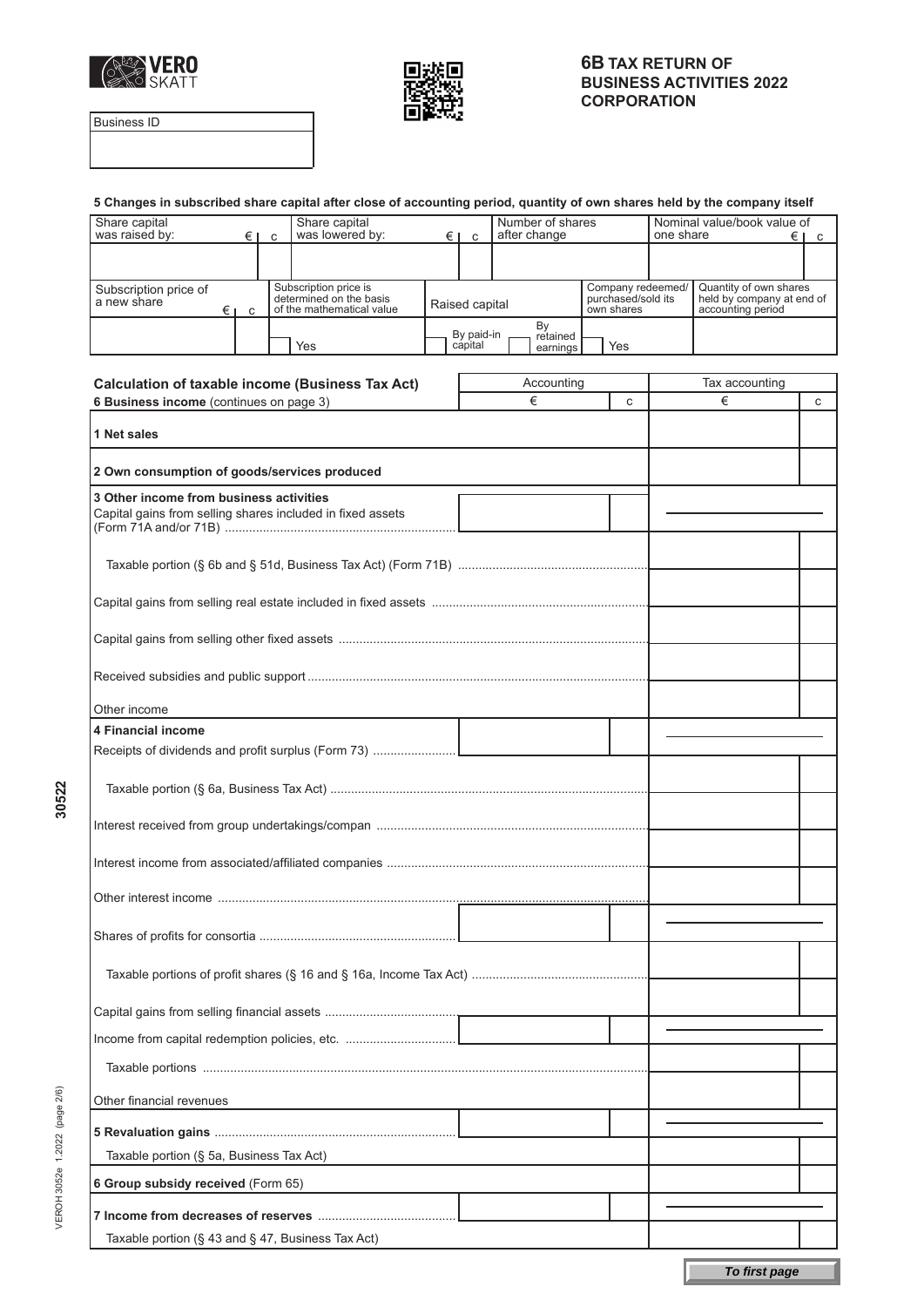



Business ID

|                                                                                   | Accounting      |   | Tax accounting      |   |
|-----------------------------------------------------------------------------------|-----------------|---|---------------------|---|
|                                                                                   | €               | C | €                   | C |
| 8 Shares of profits in Controlled Foreign Company (Form 74)                       |                 |   |                     |   |
| 9 Capital gains from other assets (From 71B)                                      |                 |   |                     |   |
| 10 Other taxable revenues (not included in P/L)                                   |                 |   |                     |   |
| <b>11 TAXABLE BUSINESS INCOME, TOTAL</b>                                          |                 |   |                     |   |
|                                                                                   |                 |   |                     |   |
| 12 Refunds of taxes                                                               |                 |   |                     |   |
| 13 Cinema support received (§ 6.1.5, Business Tax Act)                            |                 |   |                     |   |
| 14 Capital gains, indirect income recognition                                     |                 |   |                     |   |
| 15 Other tax-exempt revenues of the P/L                                           |                 |   |                     |   |
| <b>Calculation of taxable income</b>                                              |                 |   |                     |   |
|                                                                                   | Accounting<br>€ |   | Tax accounting<br>€ |   |
| 7 Business costs (continues on page 4)                                            |                 | C |                     | C |
| 1 Raw materials and services                                                      |                 |   |                     |   |
|                                                                                   |                 |   |                     |   |
| <b>External services</b>                                                          |                 |   |                     |   |
| 2 Staff expenses                                                                  |                 |   |                     |   |
|                                                                                   |                 |   |                     |   |
|                                                                                   |                 |   |                     |   |
| Other staff expenses                                                              |                 |   |                     |   |
| 3 Depreciation and reduction in value of fixed assets                             |                 |   |                     |   |
|                                                                                   |                 |   |                     |   |
| Deductible portion (§ 24, § 30 to § 34, § 36 to § 41, Business Tax Act) (Form 62) |                 |   |                     |   |
|                                                                                   |                 |   |                     |   |
|                                                                                   |                 |   |                     |   |
| Deductible portion (§ 42, Business Tax Act)                                       |                 |   |                     |   |
| 4 Other business expenses                                                         |                 |   |                     |   |
|                                                                                   |                 |   |                     |   |
|                                                                                   |                 |   |                     |   |
|                                                                                   |                 |   |                     |   |
|                                                                                   |                 |   |                     |   |
|                                                                                   |                 |   |                     |   |
| Capital losses for selling securities / fixed assets                              |                 |   |                     |   |
|                                                                                   |                 |   |                     |   |
|                                                                                   |                 |   |                     |   |
|                                                                                   |                 |   |                     |   |
|                                                                                   |                 |   |                     |   |
|                                                                                   |                 |   |                     |   |
|                                                                                   |                 |   |                     |   |
| Other deductible expenses                                                         |                 |   |                     |   |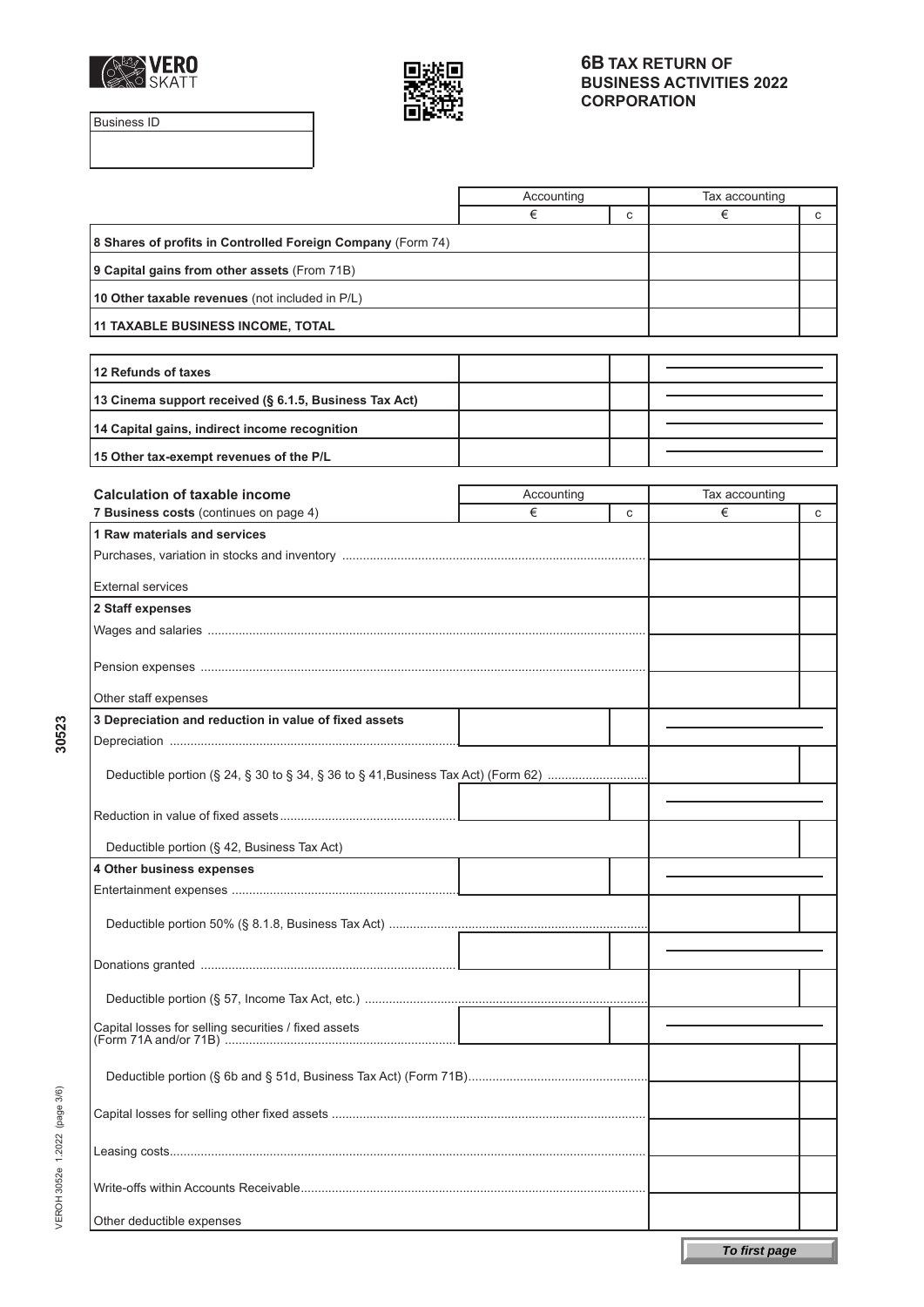



Business ID

|                                                                                                          | Accounting |   | Tax accounting |  |
|----------------------------------------------------------------------------------------------------------|------------|---|----------------|--|
|                                                                                                          | €          | C | €<br>C         |  |
| Non-deductible costs                                                                                     |            |   |                |  |
|                                                                                                          |            |   |                |  |
|                                                                                                          |            |   |                |  |
| Punitive tax increases and late-filing penalties                                                         |            |   |                |  |
|                                                                                                          |            |   |                |  |
|                                                                                                          |            |   |                |  |
|                                                                                                          |            |   |                |  |
|                                                                                                          |            |   |                |  |
| Reduction in value of shares included in fixed assets                                                    |            |   |                |  |
|                                                                                                          |            |   |                |  |
|                                                                                                          |            |   |                |  |
| Other non-deductible costs                                                                               |            |   |                |  |
| <b>5 Financial expenses</b>                                                                              |            |   |                |  |
|                                                                                                          |            |   |                |  |
|                                                                                                          |            |   |                |  |
|                                                                                                          |            |   |                |  |
|                                                                                                          |            |   |                |  |
|                                                                                                          |            |   |                |  |
|                                                                                                          |            |   |                |  |
|                                                                                                          |            |   |                |  |
|                                                                                                          |            |   |                |  |
| Group support and write-offs of Acc Receivable                                                           |            |   |                |  |
|                                                                                                          |            |   |                |  |
|                                                                                                          |            |   |                |  |
| Losses of other financial assets and final reductions in value                                           |            |   |                |  |
|                                                                                                          |            |   |                |  |
|                                                                                                          |            |   |                |  |
|                                                                                                          |            |   |                |  |
|                                                                                                          |            |   |                |  |
| Other financial expenses                                                                                 |            |   |                |  |
| 6 Tax-deductible repayment of surplus by a cooperative                                                   |            |   |                |  |
| 7 Group subsidy paid out (Form 65)                                                                       |            |   |                |  |
|                                                                                                          |            |   |                |  |
|                                                                                                          |            |   |                |  |
|                                                                                                          |            |   |                |  |
| Deductible portion (§ 43 and § 47, Business Tax Act)                                                     |            |   |                |  |
| 9 Capital losses from and write-downs of other assets                                                    |            |   |                |  |
|                                                                                                          |            |   |                |  |
| Deductible portion                                                                                       |            |   |                |  |
|                                                                                                          |            |   |                |  |
| 10 Write-downs of receivables included in other assets                                                   |            |   |                |  |
|                                                                                                          |            |   |                |  |
| Deductible portion                                                                                       |            |   |                |  |
| 11 Claim on additional deduction for research and development                                            |            |   |                |  |
| Losses of a foreign subsidiary (tax deduction for a consolidated group) -<br>enclose a free-text account |            |   |                |  |
|                                                                                                          |            |   |                |  |
| 13 Other deductible costs (not included in P/L)                                                          |            |   |                |  |
| <b>14 TAX-DEDUCTIBLE BUSINESS COSTS, TOTAL</b>                                                           |            |   |                |  |
|                                                                                                          |            |   | To first page  |  |
|                                                                                                          |            |   |                |  |

VEROH 3052e 1.2022 (page 4/6) 1.2022 VEROH 3052e **30524** 

30524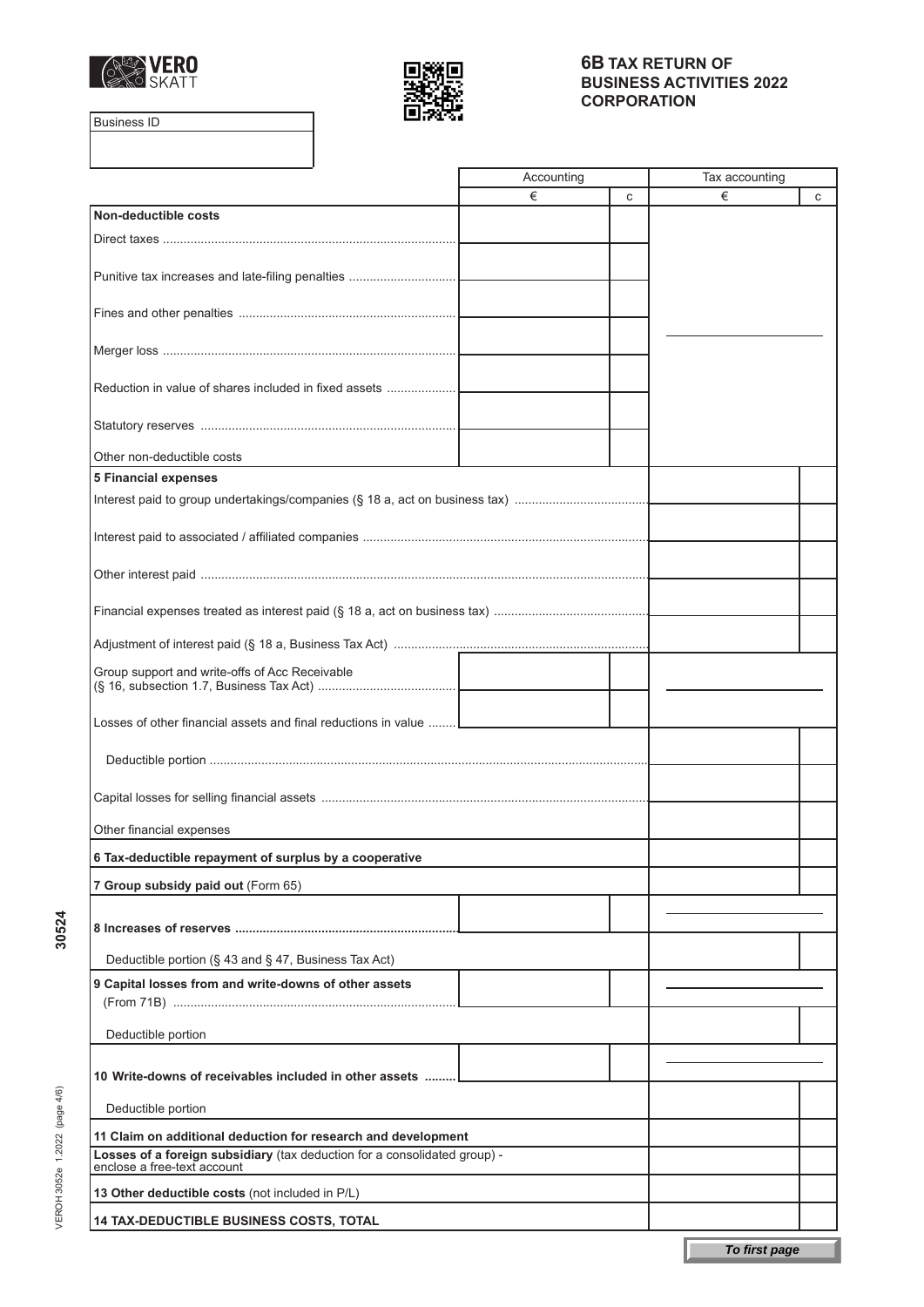



Business ID

30525

### **8 Taxable profits / Tax-deductible losses**

If the corporate taxpayer has receipts of income from an agricultural source, file Form 7M.

| l PROFIT                               |  | <b>LOSS</b>                             |  |
|----------------------------------------|--|-----------------------------------------|--|
|                                        |  | Amounts not taken<br>into consideration |  |
| <b>Profit from business activities</b> |  | Loss from business activities           |  |

#### **Calculation of net worth**

| 9 Assets                                                | € | C |                                       | € | C |
|---------------------------------------------------------|---|---|---------------------------------------|---|---|
| <b>Fixed assets and other</b><br>non-current investment |   |   | <b>Financial assets</b>               |   |   |
|                                                         |   |   | Accounts receivable                   |   |   |
|                                                         |   |   | Receivables from companies            |   |   |
| Other non-current investments                           |   |   |                                       |   |   |
| Real estate, buildings and                              |   |   | Receivables from associated /         |   |   |
|                                                         |   |   |                                       |   |   |
|                                                         |   |   |                                       |   |   |
| Machinery and equipment                                 |   |   |                                       |   |   |
|                                                         |   |   |                                       |   |   |
|                                                         |   |   |                                       |   |   |
| Securities included in fixed assets                     |   |   | Securities included in financial      |   |   |
| Receivables from companies                              |   |   |                                       |   |   |
|                                                         |   |   | Prepayments and Accrued income        |   |   |
| Receivables from associated /                           |   |   | Receivable from a                     |   |   |
|                                                         |   |   | percentage-of-completion entry        |   |   |
|                                                         |   |   |                                       |   |   |
| Other non-current receivables                           |   |   |                                       |   |   |
|                                                         |   |   |                                       |   |   |
|                                                         |   |   |                                       |   |   |
| Fixed and non-currents assets, total                    |   |   | Other financial assets                |   |   |
| <b>Current assets</b>                                   |   |   |                                       |   |   |
| Raw materials and consumables                           |   |   | Financial assets, total               |   |   |
|                                                         |   |   | <b>Other assets</b>                   |   |   |
|                                                         |   |   |                                       |   |   |
|                                                         |   |   |                                       |   |   |
|                                                         |   |   | Real property and buildings (Form 18) |   |   |
|                                                         |   |   | Shareholder borrowings                |   |   |
|                                                         |   |   |                                       |   |   |
| Real estate and buildings /                             |   |   | Receivables from companies within     |   |   |
|                                                         |   |   |                                       |   |   |
| Securities included in current assets                   |   |   |                                       |   |   |
|                                                         |   |   |                                       |   |   |
| Other current assets                                    |   |   | Other assets of this category         |   |   |
| Current assets, total                                   |   |   | Total other assets                    |   |   |
|                                                         |   |   |                                       |   |   |
|                                                         |   |   | <b>ASSETS TOTAL</b>                   |   |   |

**To first page**